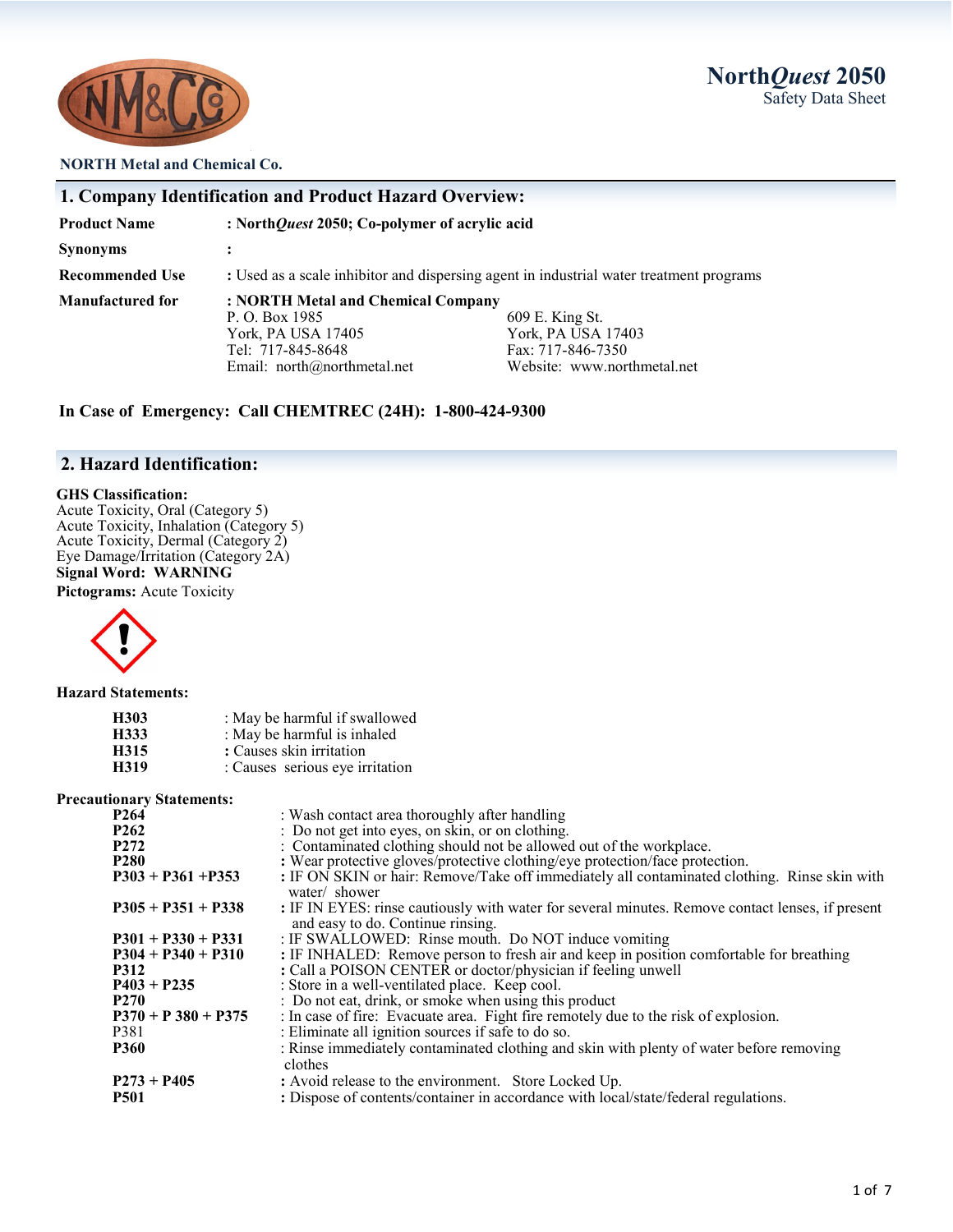## **3. Composition/Information on Ingredient:**

**Chemical Family** :<br> **Chemical Formula** : Not applicable **Chemical Formula** 

**Chemical Name : North***Quest* **2050;** 2-Propenoic acid, homopolymer,

| Substance:                    | <b>CAS Number:</b> | Hazard        | Compo. $(\% )$ |
|-------------------------------|--------------------|---------------|----------------|
| 2-Propenoic acid, homopolymer | 9003-06-9          | See section 2 | Proprietary    |
| Water                         | 7732-18-5          |               | Proprietary    |

| 4. First Aid Measures:   |                                                                                                                                                                                                                                                                                                                            |  |  |
|--------------------------|----------------------------------------------------------------------------------------------------------------------------------------------------------------------------------------------------------------------------------------------------------------------------------------------------------------------------|--|--|
| <b>General Advice:</b>   | : Consult a physician. Show this safety data sheet to the doctor in attendance. Move out of dangerous<br>area.                                                                                                                                                                                                             |  |  |
| <b>Eyes</b>              | : Flush skin with running water for at least fifteen minutes. Remove any contact lenses. Get medical aid/<br>attention immediately. Continue to rinse eyes during transport to the hospital.                                                                                                                               |  |  |
| <b>Skin</b>              | : Remove contaminated clothing. Wash skin with plenty of running water and soap. Take victim<br>immediately to the hospital. Consult a physician.                                                                                                                                                                          |  |  |
| Ingestion                | : If the product is swallowed, first rinse mouth. Give small amount of water to drink. Call doctor/<br>physician/poison center immediately. Do not induce vomiting. Never give anything by mouth to an<br>unconscious person. If a person vomits, place him/her in recovery position so the vomit does not enter<br>lungs. |  |  |
| <b>Inhalation</b>        | : If safe to do so, remove individual from further exposure. Keep warm and at rest. If breathing has<br>ceased, give artificial respiration. Do not give mouth to mouth resuscitation. Get medical attention/<br>consult a physician immediately.                                                                          |  |  |
| <b>Note to Physician</b> | : Treat symptomatically.                                                                                                                                                                                                                                                                                                   |  |  |
|                          | <b>PPE for first responders</b> : Gloves and safety goggles are highly recommended.                                                                                                                                                                                                                                        |  |  |

| <b>5. Fire Fighting Measures:</b>                       |                                                                                                                                                                                                                                                                                                                                                                                                                                                                                                                                                                          |
|---------------------------------------------------------|--------------------------------------------------------------------------------------------------------------------------------------------------------------------------------------------------------------------------------------------------------------------------------------------------------------------------------------------------------------------------------------------------------------------------------------------------------------------------------------------------------------------------------------------------------------------------|
| Flash Point $(^{\circ}C)$                               | $: >200$ °F                                                                                                                                                                                                                                                                                                                                                                                                                                                                                                                                                              |
| <b>Flammable Limits</b>                                 | : Not flammable                                                                                                                                                                                                                                                                                                                                                                                                                                                                                                                                                          |
| <b>Auto ignition Temp.</b>                              | : Not applicable.                                                                                                                                                                                                                                                                                                                                                                                                                                                                                                                                                        |
| <b>Decomposition Temp.</b>                              | : No data available.                                                                                                                                                                                                                                                                                                                                                                                                                                                                                                                                                     |
| <b>General Hazard</b>                                   | : Evacuate personnel downwind in-order to avoid inhalation of irritating and/or harmful fumes and<br>smoke.                                                                                                                                                                                                                                                                                                                                                                                                                                                              |
| <b>Extinguishing Media</b>                              | : Water spray, chemical-type foam, carbon dioxide. Appropriate for the surrounding area. Do not use<br>water jet.                                                                                                                                                                                                                                                                                                                                                                                                                                                        |
| <b>Hazardous Decomposition</b><br><b>Products</b>       | : Oxides of carbon may be evolved during fires.                                                                                                                                                                                                                                                                                                                                                                                                                                                                                                                          |
|                                                         | Fire Fighting Procedures: This product is a non-flammable substance. However, hazardous decomposition and combustion<br>products such as carbon and sulfur oxides can be formed if product is burning. Material can<br>splatter above 100C/212F.Cool exposed containers with water Spray to prevent over heating.                                                                                                                                                                                                                                                        |
|                                                         | Fire Fighting Equipment: Respiratory and eye protection are required for fire fighting personnel. Full protective equipment<br>(bunker gear) and self-contained breathing apparatus (SCBA) should be used for all indoor fires<br>and any significant outdoor fires. Evacuate area and fight fire from safe distance or a protected<br>location. Move fire-exposed containers, if allowable without sacrificing the safety of others and<br>firefighters. If possible without risk, firefighters should control run-off water to prevent<br>environmental contamination. |
| <b>Sensitivity to Static Discharge : Not sensitive.</b> |                                                                                                                                                                                                                                                                                                                                                                                                                                                                                                                                                                          |
| <b>Sensitivity to Mechanical Impact:</b> Not sensitive. |                                                                                                                                                                                                                                                                                                                                                                                                                                                                                                                                                                          |

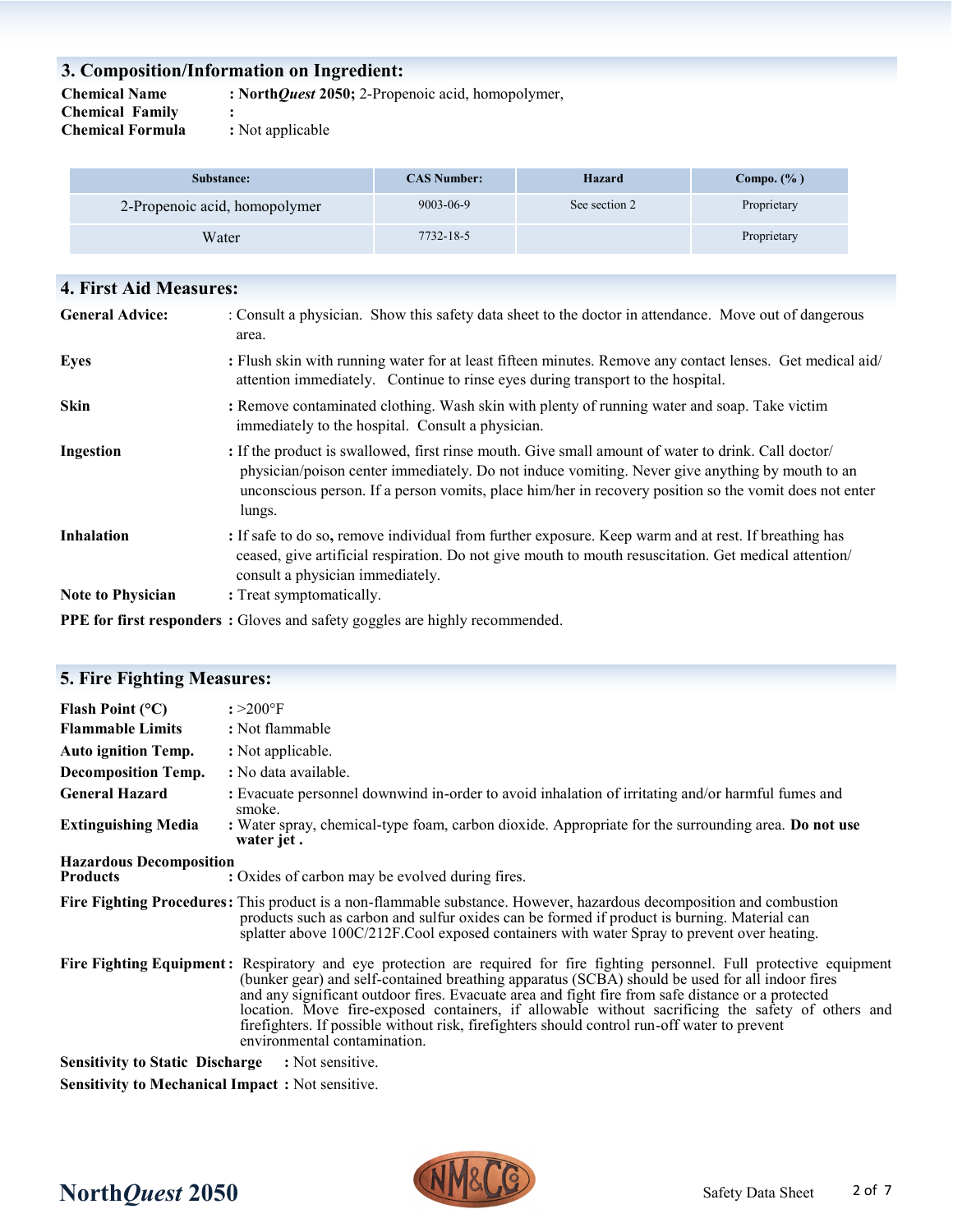## **6. Accidental Release Measures:**

| <b>Protective Gear for Personnel:</b>                         |                                                                                                                                                                                                                                                                                                                                                     |  |
|---------------------------------------------------------------|-----------------------------------------------------------------------------------------------------------------------------------------------------------------------------------------------------------------------------------------------------------------------------------------------------------------------------------------------------|--|
|                                                               | For Small Spill : Safety glasses or chemical splash goggles, chemically resistant gloves (rubber/latex), chemically<br>resistant boots, and any appropriate body protection to minimize direct contact to the skin.                                                                                                                                 |  |
|                                                               | For Large Spill: Triple gloves (rubber and nitrile over latex), chemical resistant suit, boots, hard hat, full face mask/an air<br>purifying respirator (NIOSH approved). Self contained breathing apparatus must be worn in situations<br>where fumigant gas generation and low oxygen levels are a consequence of contamination from the<br>leak. |  |
| <b>Spill Clean-up Procedures:</b>                             |                                                                                                                                                                                                                                                                                                                                                     |  |
|                                                               | For Small Spill : In the event of a small spill, the leak should be contained with an absorbent pad and placed in a properly<br>labeled waste disposal container immediately. Clean the spill area with water. Do not let chemical/waste<br>enter the environment                                                                                   |  |
|                                                               | For Large Spill: In the event of a large spill, contain the spill immediately and dispose according to state, federal, and<br>local hazardous waste regulation. Do not let chemical/waste enter the environment.                                                                                                                                    |  |
| <b>Environmental Precaution:</b>                              |                                                                                                                                                                                                                                                                                                                                                     |  |
| Water spill<br><b>Land spill</b><br><b>General precaution</b> | : use appropriate containment to avoid run off or release to sewer or other waterways.<br>: use appropriate containment to avoid run off or release to ground.<br>: remove containers of strong acid and alkali from the release area.                                                                                                              |  |
| <b>Release Notes</b>                                          | : If spill could potentially enter any waterway, including intermittent dry creeks, contact local authorities.                                                                                                                                                                                                                                      |  |

## **7. Handling and Storage:**

**Handling:** Avoid contact with eyes, skin, and clothing. Use appropriate personal protective equipment as specified in Section 8. Handle in a well-ventilated area. Handle in a manner consistent with good industrial/manufacturing techniques and practices. Wash hands thoroughly with soap and water after use. Remove contaminated clothing and protective equipment before entering eating areas. Keep away from sources of ignition. Do not expose containers to open flame, excessive heat, or direct sunlight. Wash clothing before reuse and decontaminate or discard contaminated shoes.

**Storage :** Store in a cool, dry well-ventilated area. Keep containers closed when not in use. Keep product isolated from incompatible materials/conditions such as freezing temperatures. Empty containers retain vapor and material residue. Observe all recommended safety precautions until container is cleaned, reconditioned or destroyed. Recommended storage temperature is below 35°C (95°F).

### **8. Exposure Controls and Personal Protection:**

**Engineering Controls:** Use appropriate engineering controls to avoid contact with skin, eyes, and clothing. Wash hands before breaks and immediately after handling the product.

#### **Personal Protective Equipment:**

**Eyes and face:** Tightly fitting safety goggles. Face shield (8-inch minimum). Use equipment for eye protection tested and approved under appropriate government standards such as NIOSH.

**Skin:** Avoid direct contact with skin. Wear rubber gloves, apron, boots or whole bodysuit when handling this product.

**Respiratory:** Avoid breathing vapors or mist. Where risk assessment shows air-purifying respirators are appropriate, use full-face respirator with multi-purpose combination respirator cartridges as a back up to engineering controls. If the respirator is the sole means of protection, use a full-face supplied air respirator. Use respirators and components tested and approved under appropriate government standards such as NIOSH.

**Work Hygienic Practices:** Facilities storing or using this material should be equipped with emergency eyewash, and a safety shower. Good personal hygiene practices should always be followed.

#### **Control of Environmental**

**Exposure :** Prevent further leakage or spillage if safe to do so. Do not let product enter drains. Discharge into the environment must be avoided.



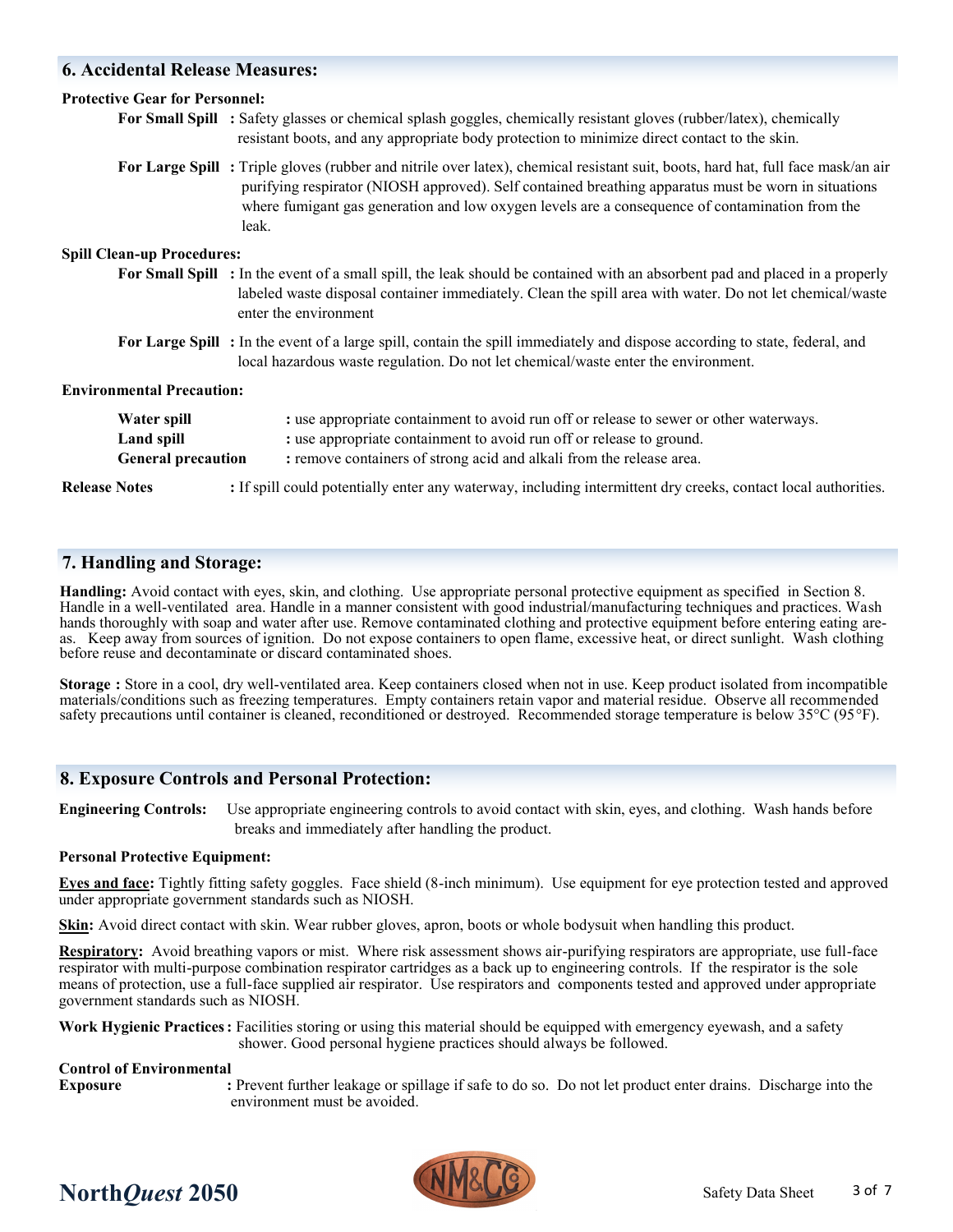# **8. Exposure Controls and Personal Protection:**

**Exposure Limits:**

|                       | Component:                  |                                      | <b>OSHA STEL</b> | <b>OSHA PEL</b>              | <b>ACGIHTLV</b> | <b>ACGIH STEL</b>   |
|-----------------------|-----------------------------|--------------------------------------|------------------|------------------------------|-----------------|---------------------|
|                       | Polyacrylic Acid 50% Liquid |                                      | N/A              | N/A                          | N/A             | N/A                 |
|                       |                             |                                      |                  |                              |                 |                     |
|                       |                             | 9. Chemical and Physical Properties: |                  |                              |                 |                     |
| Appearance            |                             | : Liquid                             |                  | <b>Decomposition Temp.</b>   |                 | : No data available |
| Odor                  |                             | : Acrid                              |                  | <b>Evaporation Rate</b>      |                 | : Not available     |
| <b>Odor threshold</b> |                             | : Not available                      |                  | <b>Flammability</b>          |                 | : Not flammable     |
| Color                 |                             | : Light yellow to yellow             |                  | <b>Upper Explosive Limit</b> |                 | : Not available     |
|                       | pH (1% Solution)            | $: 4.5 - 6.5$                        |                  | <b>Vapor Pressure</b>        |                 | : Not available     |
| <b>Melting Point</b>  |                             | : Not available                      |                  | <b>Vapor Density</b>         |                 | : No data available |
| <b>Freezing Point</b> |                             | $:32^{\circ}F$                       |                  | <b>Specific Gravity</b>      |                 | $: 1.180 - 1.250$   |
| <b>Boiling Range</b>  |                             | $:$ > 212 $\text{F}$                 |                  | <b>Solubility</b>            |                 | : Soluble in water  |
| <b>Flash Point</b>    |                             | $: > 200$ °F                         |                  | <b>Molecular Weight</b>      |                 | $: 3000 - 5000$     |
|                       | <b>Viscosity (mPa.s)</b>    | $: 500 - 1000$ cps                   |                  |                              |                 |                     |

# **10. Stability and Reactivity:**

| <b>Stability</b>           | : The product is stable under normal ambient conditions of temperature and pressure.                                                                                                                        |
|----------------------------|-------------------------------------------------------------------------------------------------------------------------------------------------------------------------------------------------------------|
| Polymerization             | : Polymerization will not occur                                                                                                                                                                             |
| <b>Materials to Avoid</b>  | : Strong bases (causes chemical oxidation of the drug) Strong oxidizing agents.                                                                                                                             |
| <b>Hazardous</b>           | <b>Decomposition Products</b> : Combustion will produce carbon dioxide and, possible toxic chemicals such as carbon monoxide.<br>Thermal decomposition may produce carbon oxides and other toxic compounds. |
|                            | <b>Incompatible Materials</b> : There are no known materials which are incompatible with this product                                                                                                       |
| <b>Conditions to Avoid</b> | : Avoid extreme temperatures. Protect from freezing.                                                                                                                                                        |

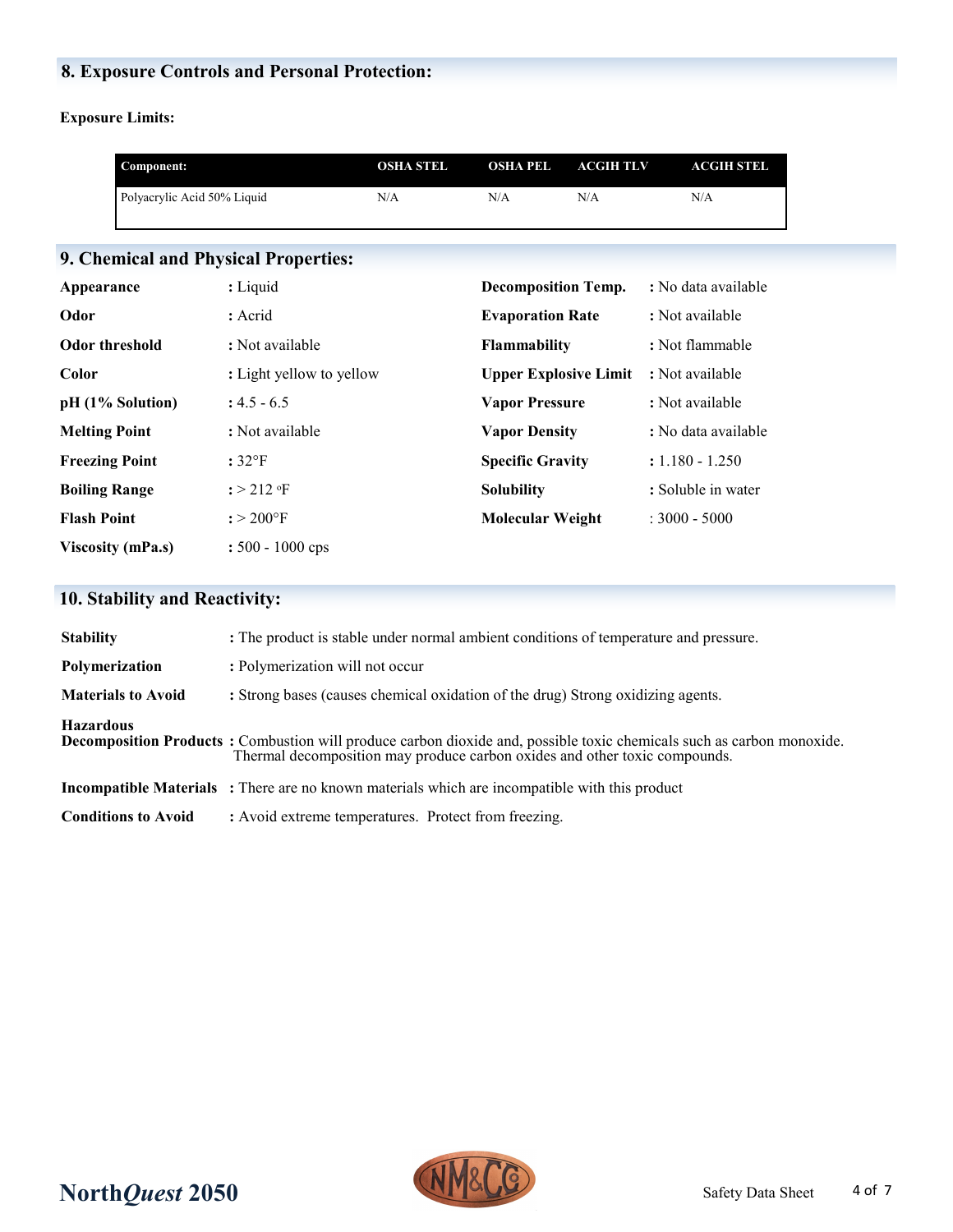#### **11. Toxicological Information:**

| <b>Acute Toxicity:</b> |                      |
|------------------------|----------------------|
| Oral $LD_{50}$         | : 2,500 mg/kg (Rat)  |
| Dermal $LD_{50}$       | : No data available  |
| Inhalation $LD_{50}$   | : No data available  |
| Corrosion/Irritation:  |                      |
| Skin                   | : No data available  |
| Eyes                   | : No data available  |
| <b>Sensitization:</b>  |                      |
| Respiratory            | : No data available. |
| Skin                   | : No data available. |

**Carcinogenicity:**

**IARC:** Group 3: Not classifiable as to its carcinogenicity to humans (Poly(acrylic acid))

**ACGIH:** No component of this product present at levels greater than or equal to 0.1% is identified as probable, possible, or confirmed human carcinogen by ACGIH.<br>NTP: No component of this product pro

No component of this product present at levels greater than or equal to 0.1% is identified as probable, possible, or confirmed human carcinogen by NTP.

**OSHA:** No component of this product present at levels greater than or equal to 0.1% is identified as probable, possible, or confirmed human carcinogen by OSHA.

| Mutagenicity                | : No data available.     |
|-----------------------------|--------------------------|
| <b>Reproductive Effects</b> | : No data available.     |
| <b>Teratogenic Effects</b>  | : No data available.     |
| Routes of Exposure          | : Skin, Inhalation.      |
| <b>Target Organs</b>        | : Gastrointestinal tract |

#### **Long Term Exposure Health Effects:**

| Eyes       | : Can cause severe irritation to the eyes if exposure if prolonged.                                       |
|------------|-----------------------------------------------------------------------------------------------------------|
| Skin       | : Can cause significant irritation if exposure is prolonged.                                              |
| Inhalation | : Minimal respiratory tract irritation may occur with exposure to a large amount of material. Material is |
|            | extremely destructive to the tissue of the mucous membranes and upper respiratory tract.                  |
| Ingestion  | : Aspiration hazard: Harmful or fatal if swallowed                                                        |
|            |                                                                                                           |

## **12. Ecological Information:**

**All work practices must be aimed at eliminating environmental contamination.** 

| <b>Biodegradability</b>                                 | : No data available.                                                                                                                          |
|---------------------------------------------------------|-----------------------------------------------------------------------------------------------------------------------------------------------|
| <b>Bioaccumulative</b><br><b>Potential</b>              | : No data available.                                                                                                                          |
| <b>Terrestrial Ecotoxicity</b>                          | : This material may be harmful or fatal to contaminated plants or animals,<br>especially if large volumes are released into the environments. |
| <b>Aquatic Ecotoxicity</b>                              | : This material may be harmful or fatal to the aquatic environments if large volumes are released.                                            |
| <b>Aquatic Invertebrates:</b>                           | No data available.                                                                                                                            |
| <b>Mobility in Soil</b><br><b>Other Adverse Effects</b> | : No data available.<br>: No data available.                                                                                                  |

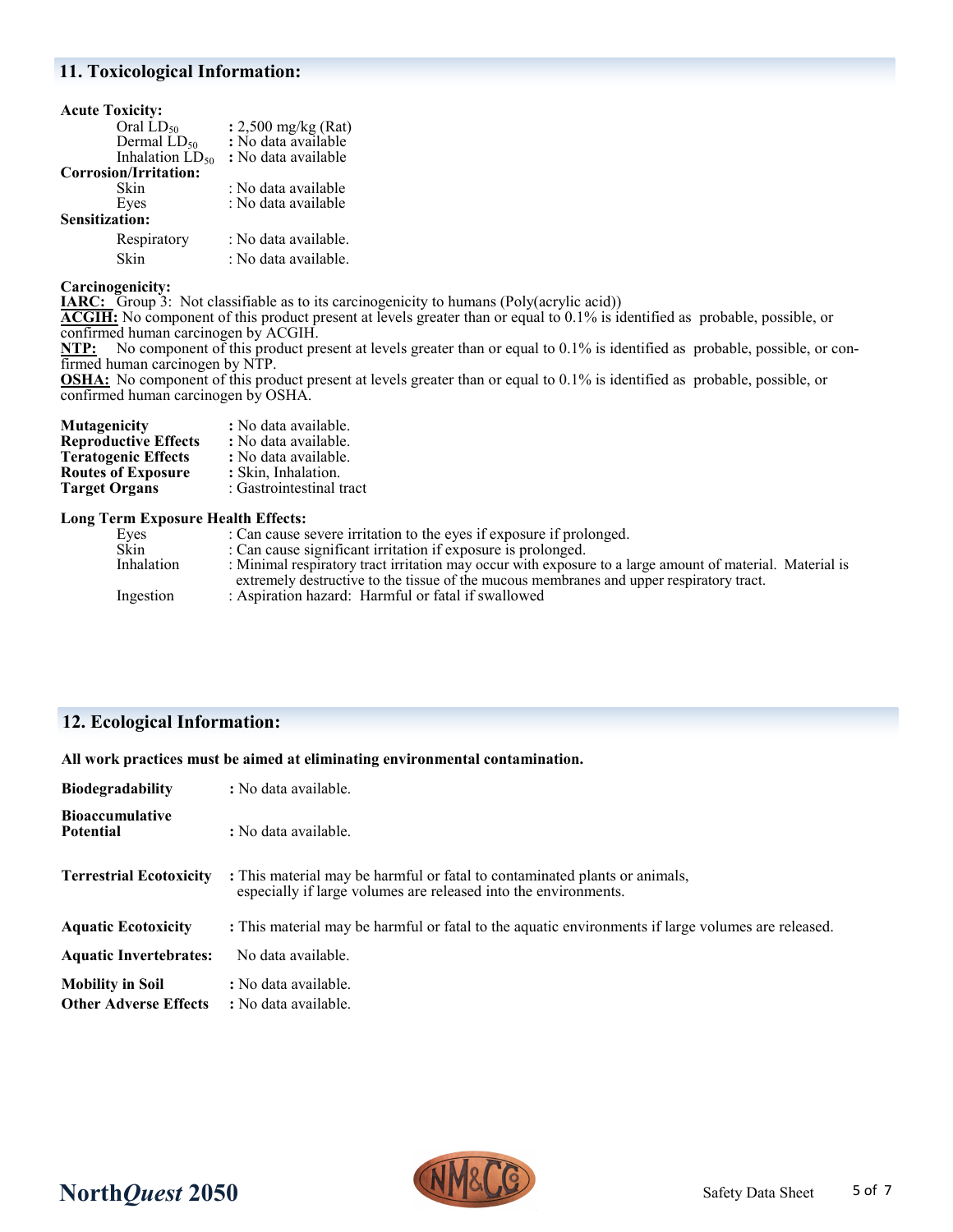| <b>13. Disposal Considerations:</b> |                                                                                                                                                                                                                                |  |  |
|-------------------------------------|--------------------------------------------------------------------------------------------------------------------------------------------------------------------------------------------------------------------------------|--|--|
| <b>Disposal Method</b>              | : Dispose of waste at an appropriate waste disposal facility according to current applicable laws and<br>regulations.                                                                                                          |  |  |
| <b>For Large Spills</b>             | : Contain material and call local authorities for emergency assistance.                                                                                                                                                        |  |  |
| <b>Product Disposal</b>             | : Dispose of at a supervised incineration facility or an appropriate waste disposal facility according to<br>current applicable local, state and federal laws, regulations and product characteristics at time of<br>disposal. |  |  |
| <b>Empty Container</b>              | : Contaminated container should be labeled and disposed in accordance to local, state and federal laws and<br>regulations.                                                                                                     |  |  |
| <b>General Comments</b>             | : Refer to section 6, accidental release measures for additional information.                                                                                                                                                  |  |  |

## **14. Transport Information:**

| <b>Regulatory</b><br><b>Information</b> | UN No. | <b>Proper Shipping Name</b> | <b>UN Class</b> | Packing<br>Group | <b>Labels</b> |
|-----------------------------------------|--------|-----------------------------|-----------------|------------------|---------------|
| US DOT                                  | None   | Not Regulated               | None            |                  | None          |
| <b>IMDG</b>                             | None   | Not Regulated               | None            |                  | None          |
| <b>IATA</b>                             | None   | Not Regulated               | None            |                  | None          |

## **15. Regulatory Information:**

#### **U.S. Federal Regulations:**

**TSCA Status: All components of this product are in compliance with TSCA**

**CERCLA Section 103 (40 CFR 302.4): Potassium hydroxide, 1,000 lbs (50,000 lbs product)**

**Section 311/312 Categorizations (40 CFR 370): Acute Health Hazards**

**SARA Section 313: No components of this products are listed.** 

**California Prop 65: No components listed.**

**RCRA hazardous waster no: D002**